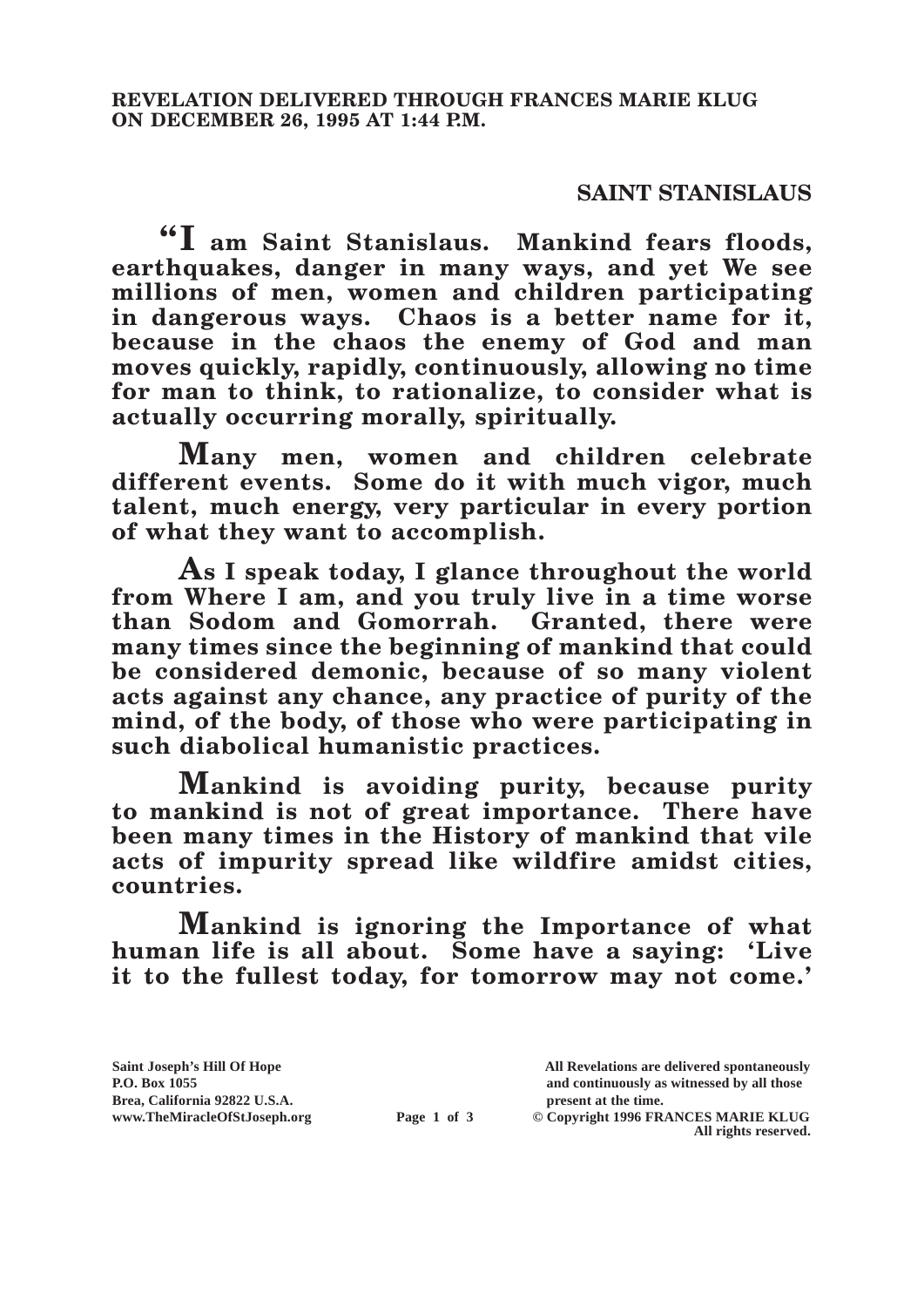**There is little emphasis on the Importance of human life and what it was created for. Children are not being instructed on all there is to human life, besides what is obvious.**

**Human life has a Goal beyond any other goal that mankind can reach for. Daily, We see a constant struggle for some to be considered in high positions that hold glory, honor, superiority, control. We oftentimes say to The Father, 'Can We not see that things will change so the Soul is not lost for all eternity?' and He will say to Us, 'What about the will I have given to make choices, that is a Gift from Me to all who are born as human life, human beings?'**

**Heaven is real, Heaven is truly a Place, but so few really and truly believe in This Place they cannot see, because they have little Faith in the Goal for which human life was created.**

**If mankind would but think: Many plants reseed themselves; animal life has a way of coming back after it diminishes to a very small degree. Human life has a Goal beyond any other thing, and that is to one day, for the Soul to return to Its Rightful Place for All Eternity. Human life has a Purpose in the human way, and that is to use logic, intellect, reality, to take each day, be grateful for it, and make it worthwhile for others, and of course, for the Soul of one's self. Always remember that every action, every deed, every word has a way of affecting others' lives mentally, morally, physically, spiritually.**

**Everyone who hears of This Miracle of The Father's Love should make The Father a promise, out** 

Brea, California 92822 U.S.A.<br>
www.TheMiracleOfStJoseph.org<br> **Page 2 of 3** © Copyright 1996 FR.

**Saint Joseph's Hill Of Hope All Revelations are delivered spontaneously P.O. Box 1055 and continuously as witnessed by all those** 

**Page 2 of 3** © Copyright 1996 FRANCES MARIE KLUG **All rights reserved.**